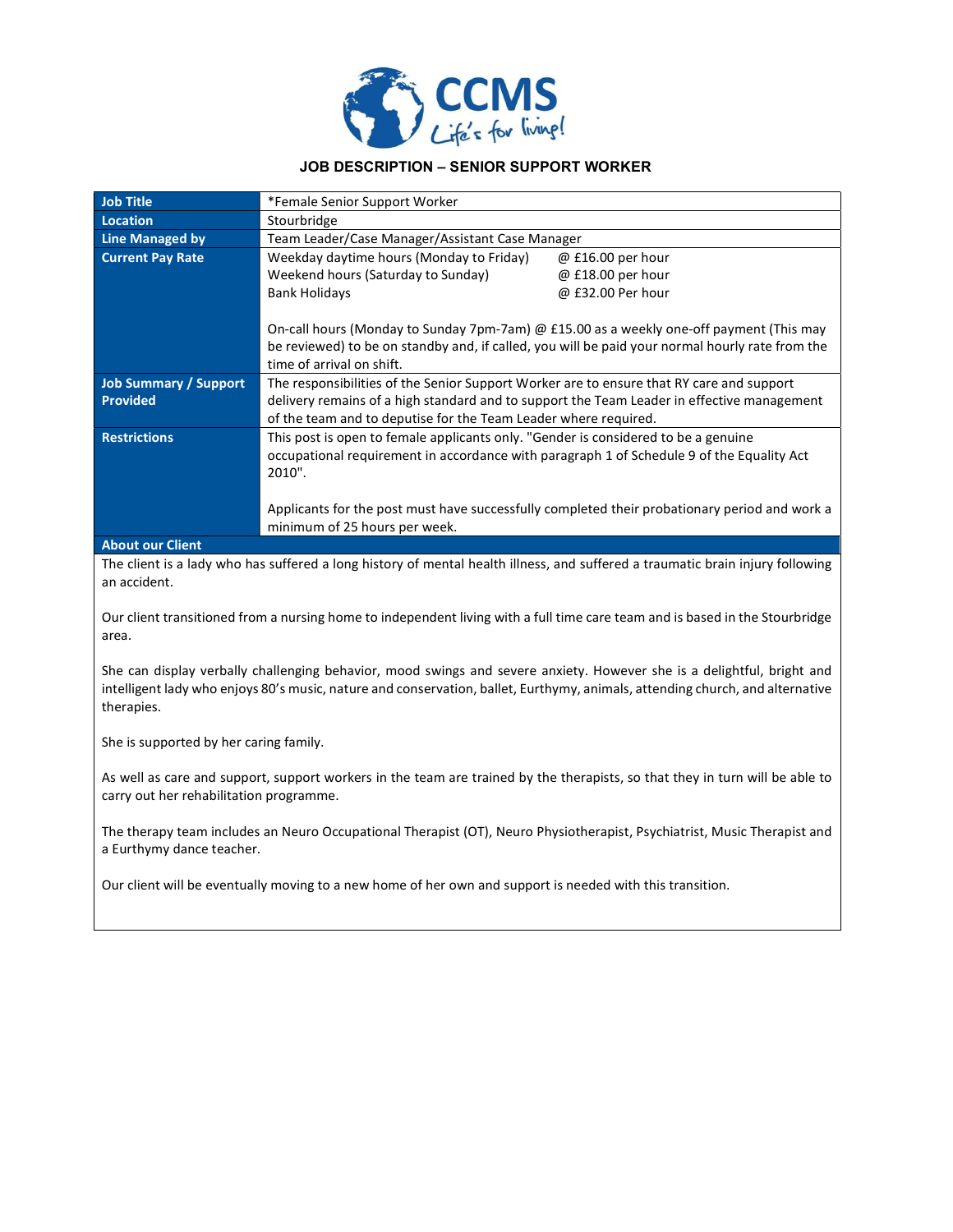# Key Roles and Responsibilities of the Position in addition to those outlined in Support Worker Job Description

## Additional Responsibilities of the Senior Support Worker include:

- **Support the Team Leader.**
- **Provide leadership for the team in the Team Leader's absence.**
- In conjunction with the Team Leader, be responsible for ongoing staff supervision in accordance with CQC regulations.
- Maintain and model high standards of care for RY.
- In conjunction with the Case Manager and Team Leader, ensure that all care records are kept accurately and up to date, in accordance with CQC regulations.
- Provide a mentoring role for staff, and ensure that they carry out their role in accordance with their job description.
- Support the Team Leader with staff inductions.
- Carry out any tasks as delegated to her/him by the Team Leader for the smooth running of the team.
- Ensure that RY's weekly routine of therapy is continued.
- Support with ensuring an activity planner is in place, with a good range of community based activities. Ensure the team have one to one activities with the client.
- Attend regular supervision sessions with the Team Leader.
- To provide on call cover and to cover emergency shifts.
- To liaise closely with the treating therapists and ensure therapy programmes are in place.
- To ensure good team morale and communication.
- Change of face works for the client To ensure this is occurring as needed.
- Attend mandatory and bespoke training.
- Attend meetings with the case manager and team meetings.
- Support with Client's holidays or weekend breaks.
- Assist with the client's transition to a new home.

#### In the Team Leader's absence or as shared duties:

- Be the point of contact for staff members calling in to report sick leave, and to be responsible for arranging alternative cover.
- Be the point of contact for staff requiring additional support when on duty.
- To support with the rota and managing of annual leave.
- Ensure that RY's programme of activities is maintained.
- To monitor RY's physical and mental health, and ensure that staff on duty are supported to seek appropriate medical intervention in the event of a concern.
- Be the point of contact for RY's family.
- To ensure that RY has sufficient supplies of consumables, medication and pharmacy supplies.
- Ensure correct and timely maintenance of equipment and aids.
- Arrange any appointments.
- Ensure timesheets submitted by the care team are checked before forwarding to CCMS Ltd.
- Alert the Team Leader, family and Case Manager regarding any significant events or changes.
- To use initiative in situations that are unable to be predicted and may not be set out in a job description.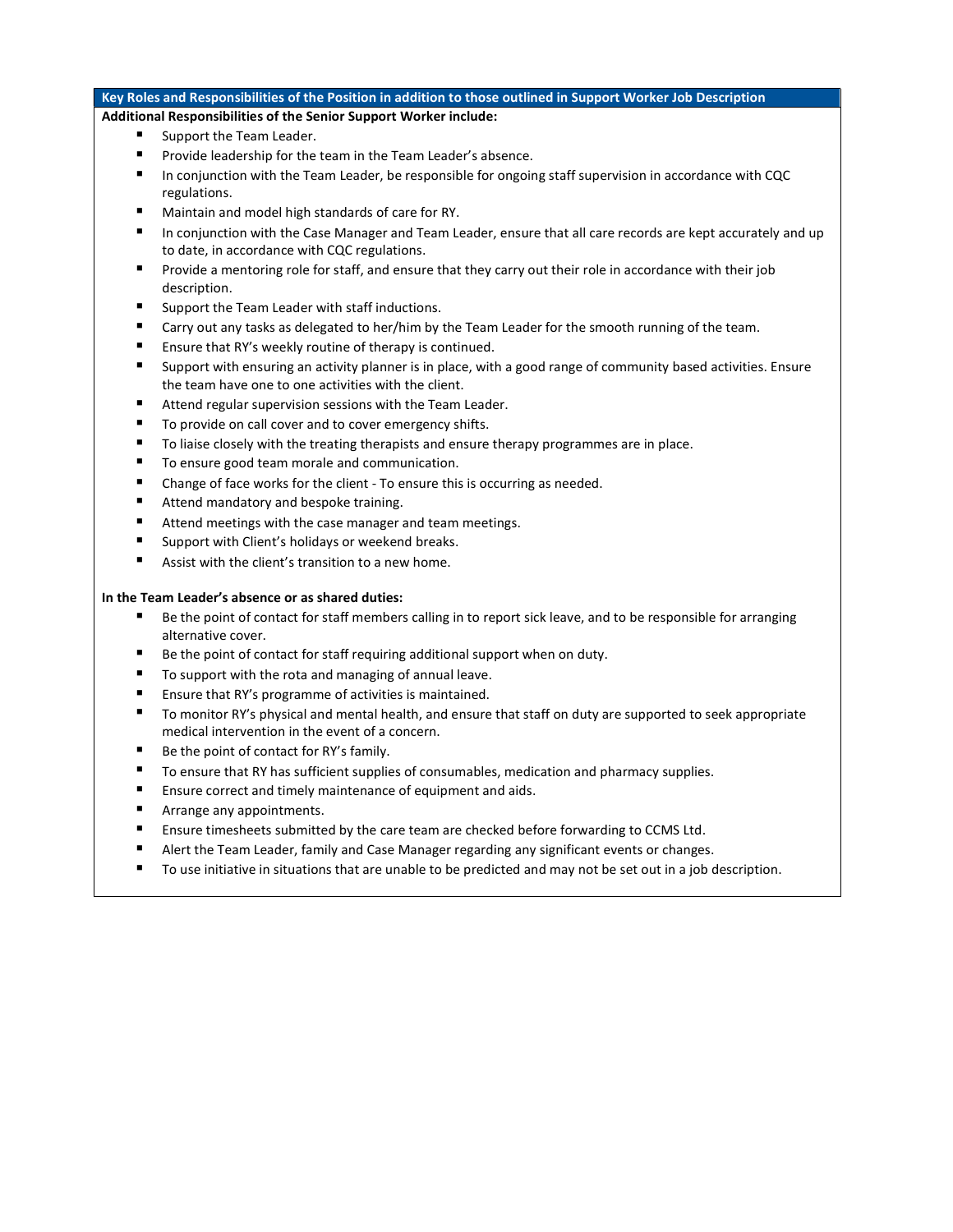| <b>Personal Specification</b> |                                                                                                                  | <b>Essential</b> | <b>Desirable</b> |
|-------------------------------|------------------------------------------------------------------------------------------------------------------|------------------|------------------|
| <b>Experience</b>             | Experience of working with adults with brain injury, physical disability<br>and complex health needs.            | х                |                  |
|                               | At least 2 years' experience of team working.                                                                    | х                |                  |
|                               | Experience of working with therapists.                                                                           | X                |                  |
|                               | Experience of working in senior role within the care sector.                                                     |                  | х                |
|                               | Experience of supervising other staff members                                                                    |                  | х                |
|                               | Experience of challenging situations and / or complex family<br>dynamics.                                        |                  | х                |
|                               | Experience of writing and / or involved in writing support plans,<br>policies, protocols, risk management plans. |                  | х                |
| <b>Knowledge</b>              | <b>Education to GCSE standard</b>                                                                                | х                |                  |
|                               | Nursing, social care, rehabilitation or therapy qualifications.                                                  |                  | х                |
|                               | Knowledge and understanding of risks and risk management.                                                        | X                |                  |
|                               | Knowledge of confidentiality, privacy and boundaries.                                                            | X                |                  |
|                               | Knowledge of mental capacity, best interests, advocacy and                                                       |                  |                  |
|                               | empowerment.                                                                                                     | X                |                  |
| <b>Skills</b>                 | Car driver with a full licence.                                                                                  | X                |                  |
|                               | Confidence to drive a larger vehicle.                                                                            | X                |                  |
|                               | Good numeracy and literacy skills.                                                                               | X                |                  |
|                               | Competent in basic computer skills such as use of email.                                                         | X                |                  |
|                               | Effective communication skills to include written, verbal, non-verbal                                            |                  |                  |
|                               | and listening.                                                                                                   | X                |                  |
|                               | Be able to adapt communication style to meet the needs of the<br>individual.                                     | X                |                  |
|                               | Ability to:                                                                                                      |                  |                  |
|                               | Follow the support plan.                                                                                         | х                |                  |
|                               | Follow instructions.                                                                                             | x                |                  |
|                               | Implement instructions from Case Manager / therapists, and                                                       | х                |                  |
|                               | cascade information to all the team.                                                                             |                  |                  |
|                               | Work as part of a team.                                                                                          | х                |                  |
|                               | Prioritise within set tasks, and adapt according to Greg's<br>presentation on the day.                           | X                |                  |
|                               | Apply feedback to improve work performance.                                                                      | х                |                  |
|                               | Problem-solve and be able to make decisions.                                                                     | х                |                  |
|                               | Motivate self and others.                                                                                        | х                |                  |
|                               | Be able to give others instructions.                                                                             | х                |                  |
|                               |                                                                                                                  | х                |                  |
|                               | Recognise when to seek guidance and help.                                                                        | X                |                  |
|                               | Use initiative.                                                                                                  |                  |                  |
|                               | To be calm and confident, particularly in stressful situations.                                                  | х                |                  |
|                               | To keep detailed and accurate records.                                                                           | X                |                  |
|                               | Be flexible in approach.                                                                                         | X                |                  |
| <b>Personal Attributes</b>    | Mature in attitude, confident and assertive.                                                                     | Χ                |                  |
|                               | Reliable.                                                                                                        | X                |                  |
|                               | Good time management.                                                                                            | X                |                  |
|                               | Approachable.                                                                                                    | X                |                  |
|                               | A positive role model.                                                                                           | X                |                  |
|                               | Patience and sensitivity.                                                                                        | X                |                  |
|                               | Good sense of humour and willingness to 'muck in'.                                                               | X                |                  |
|                               | Enthusiasm.                                                                                                      | x                |                  |
|                               | Organised.                                                                                                       | x                |                  |
|                               | Resourceful.                                                                                                     | X                |                  |
|                               | Be honest and trustworthy.                                                                                       | X                |                  |
|                               | Be committed to training and development.                                                                        | X                |                  |